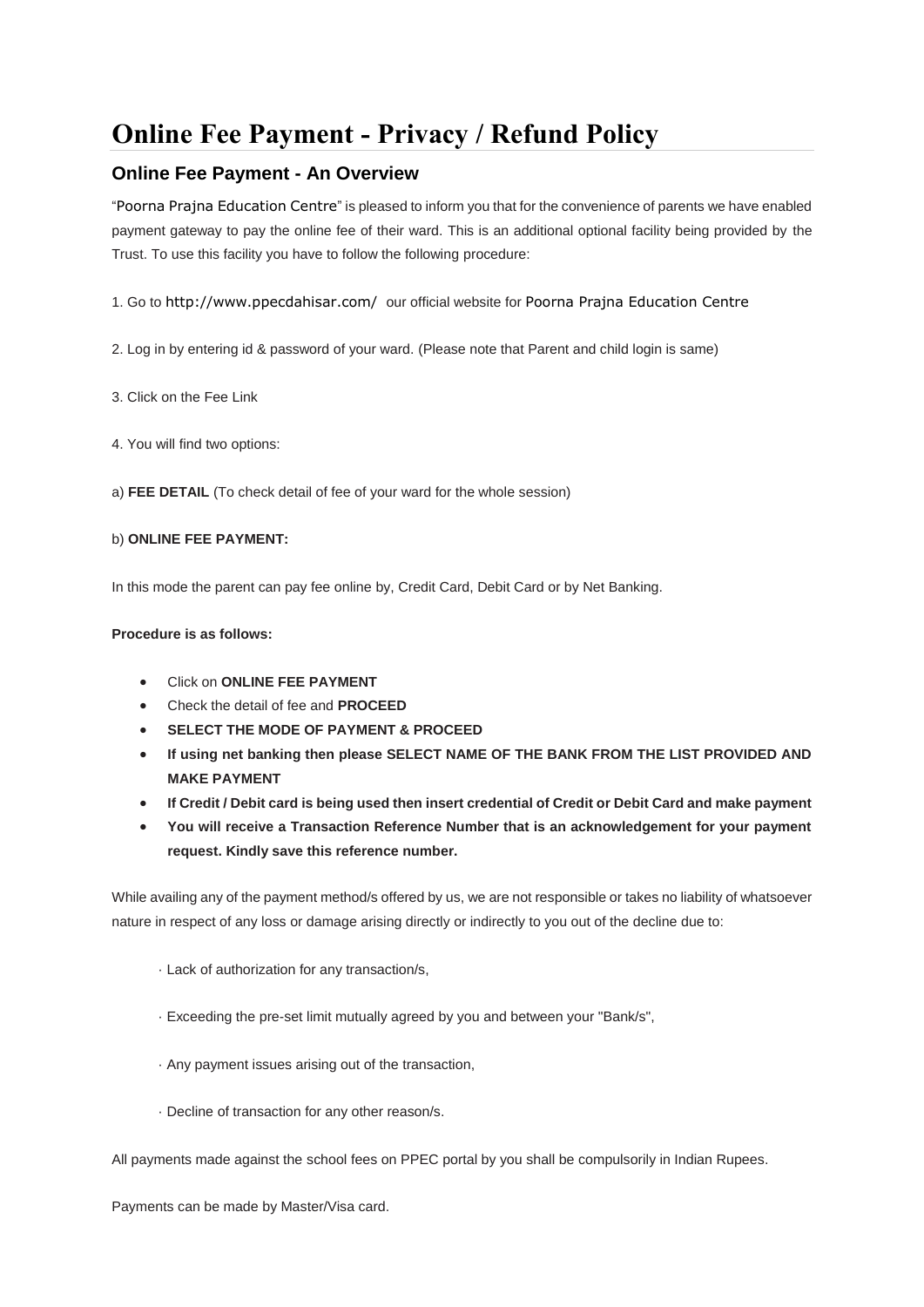# **TERMS AND CONDITIONS (IN DETAIL) FOR ONLINE PAYMENTS INTRODUCTION**

These terms and conditions apply to the use of the online service for payment of School Fees for Poorna Prajna Education Centre. Please read the terms and conditions carefully. You will be deemed to have accepted these terms and conditions by authorizing a payment through the online payment service. Poorna Prajna Education Centre reserves the right to amend these terms and conditions at any time without notice. You should therefore re-read the terms and conditions each time that this service is used.

#### **Online School fee payment... An overview**

- To pay the School fees Online, you are required to login on the School portal/APP through the website.
- Visit <http://www.ppecdahisar.com/> our official website for Poorna Prajna Education Centre and click on login page for school portal link
- You will be directed to a payment gateway where you will be asked to choose the payment mode- Netbanking / Credit / Debit card. Afterwards kindly enter your Net banking / Credit / Debit card details and follow the mandatory procedure .Your payment will be authenticated over the gateway and your credit card or your bank account will be instantly debited.
- You will receive a Transaction Reference Number that is an acknowledgement for your payment request.

While availing any of the payment method/s offered by us, we are not responsible or take no liability of whatsoever nature in respect of any loss or damage arising directly or indirectly to you out of the decline due to:

- Lack of authorization for any transaction/s,
- Exceeding the pre-set limit mutually agreed by you and between your "Bank/s",
- Any payment issues arising out of the transaction,
- Decline of transaction for any other reason/s.

Payments can be made by Master / Visa card.

#### **Key Terms:**

The following is a summary of the key terms of this service:

- Payment may only be made with Visa or MasterCard credit cards and also through your bank account debit card or through the net-banking facility.
- Before using this service, enquiry should be made of the credit card provider as to the nature of any fees payable to the provider as a result of using this service.
- The Trust accepts no responsibility for refusal or reversal of payments which are matters solely between the user of the service and the credit card provider.
- The credit card information supplied when using this service is processed by the payment gateway of the service provider and is not supplied to the school. The only information supplied to the school is the name of the payer, the invoice or notice number, part of the credit card number and the amount of the payment. It is the sole responsibility of the user of this service to ensure that the information entered in the relevant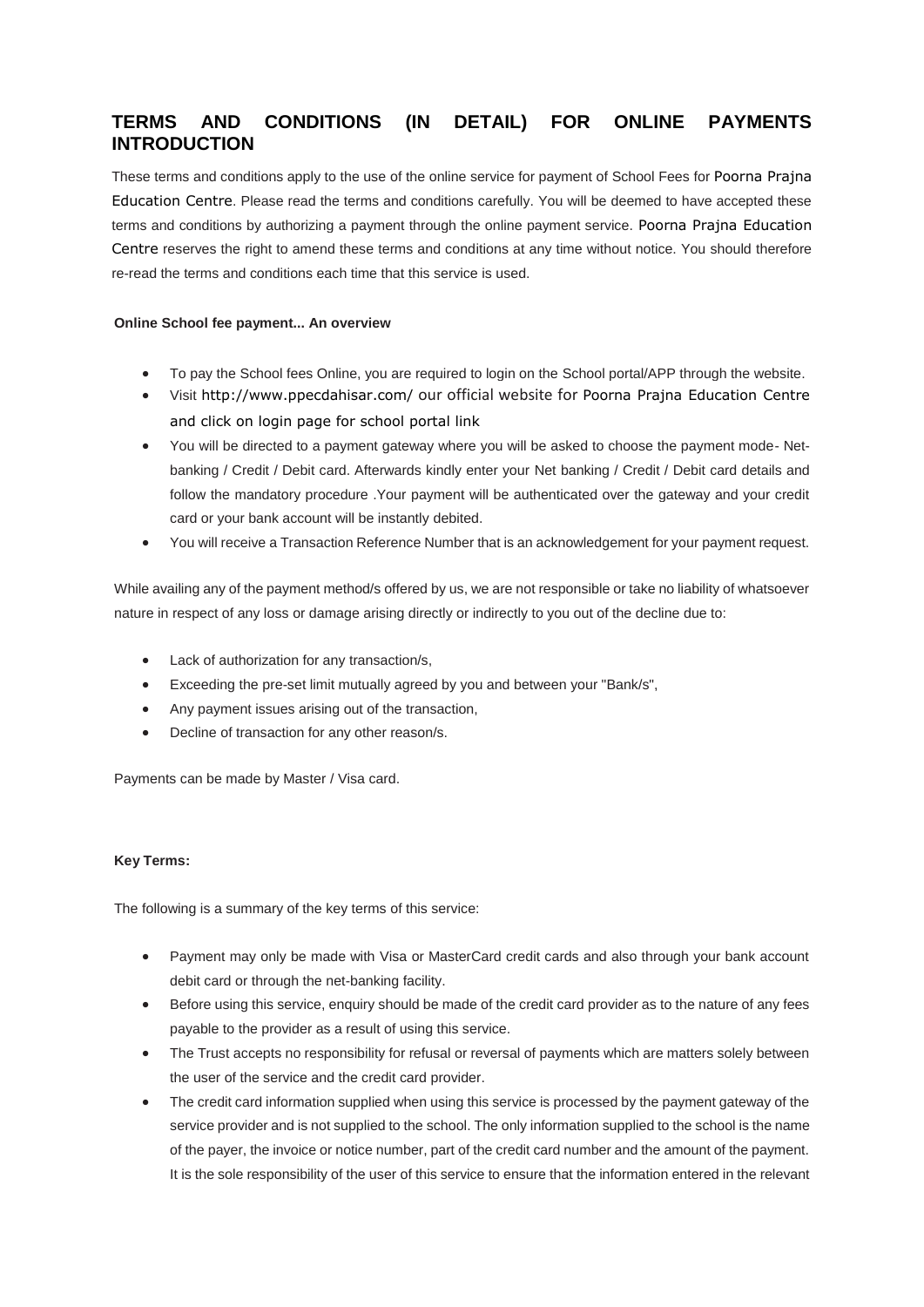fields is correct. It is recommended that you take and retain a copy of the transaction for record keeping purposes, and to assist with the resolution of any disputes that may arise from use of this service.

 This service is provided using a payment gateway service provider through a secure website. However, the school will not be able to give any assurance that information provided online by a user may not be able to be read or intercepted by a third party. The school does not accept any liability in the event of the interception, "hacking" or other unauthorized access to information provided by a user of this service.

#### **No warranty**

**1.)** No warranty, representation or guarantee, express or implied, is given by the school in respect of the operation of this service.

**2.)** Disclaimer and Limitation of liability

**3.)** school does not accept liability for any damage, loss, cost (including legal costs), expenses, indirect losses or consequential damage of any kind which may be suffered or incurred from the use of this service.

The above disclaimer and limitation of liability operates only to the extent permitted by law.

## **Website Privacy policy**

**Conditions of Use and Privacy Statement**

- **1.) General.** Poorna Prajna Education Centre **enables users to pay school fee online through school website portal. Online Services are provided through a secure website using CCAVENU payment gateway. All such Online Services shall be subject to these Terms and Conditions for Online Services, and the Terms of Use of** Poorna Prajna Education Centre **student-teacher portal, which are incorporated herein by reference.**
- **2.) Use of Online Services. The Trust makes Online Services available for School fee payment only. Please do not modify the information or make it available to third parties through a networked computer environment and do not make any additional representations or warranties regarding the information.**
- **3.) Information. You hereby authorize** Poorna Prajna Education Centre **portal to collect information about you (including information about transactions processed by you) from time to time through the** Poorna Prajna Education Centre **portal. Any such information collected shall be treated in accordance with the** Poorna Prajna Education Centre **Privacy Policy.** Poorna Prajna Education Centre **may disclose information about you (including your identity) to a third party if necessary to carry out the Online Services, or in the course of a criminal or other legal investigation, or if disclosure is necessary in connection with any complaint regarding your use of the site.**
- **4.) Consent for us to receive and store information in electronic form. Use of these services means that you agree to provide information through electronic means. This means you agree to provide any relevant information, documents and attachments in the format and to the standards described for each transaction. It also means you agree and understand that the information will be retained in electronic form.**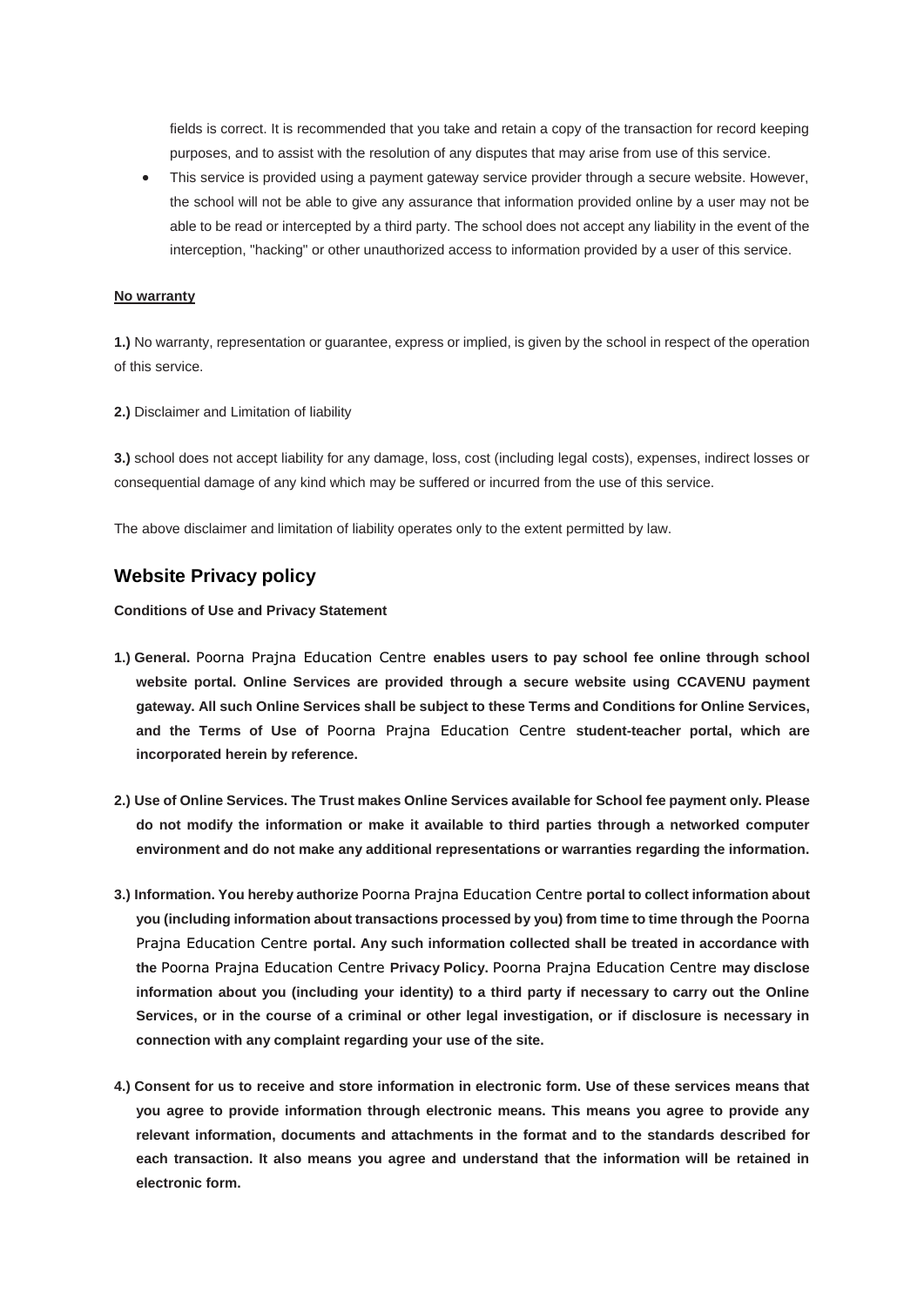- **5.) Consent for us to provide you with information in electronic form. Use of these services means that you agree to receive information through electronic means. Where information is requested by another person, the requesting party is deemed to be the recipient's agent and is presumed to have obtained the consent of the recipient to receive the information in electronic format.**
- **6.) Registered users. Online fee payment service offered by** Poorna Prajna Education Centre **portal requires verified access for verification of your identity (e.g. your card number and password on the payment gateway). You agree that all information provided by you on the payment gateway in relation to online services shall be current, complete and accurate. You agree to comply with all such terms and conditions in respect of your use of Online Services.**
- **7.) Password Security. We recommend the password you select should not relate to any readily accessible data such as your name, birth date, address, telephone number, driver's licence, licence plate or passport. Nor may it be an obvious combination of letters and numbers, including sequential or same numbers or letters. You are entirely responsible for maintaining the security of your login ID and password, and for all activity which occurs on or through your account, and, through you credit card, whether authorised or unauthorised, including you, or any of your known entity. You should change your password immediately if you believe that your login ID and password have been used without authorisation.** Poorna Prajna Education Centre **portal shall not have any liability for your failure to comply with these obligations.**
- **8.) Security. Online Services are provided through a secure payment gateway. However, you acknowledge and agree that Internet transmissions are never entirely secure or private, and that any message or information you send to or through the website (including credit card information) may be read or intercepted by others, even where a website is stated as being secure.** Poorna Prajna Education Centre **portal shall have no liability for the interception or 'hacking' of data through the website by unauthorised third parties.**
- **9.) Accuracy and binding nature of the Transaction Information. Upon completing an Online Service, you will be presented with a confirmation screen verifying the transaction details you wish to process. It is your responsibility to verify that all transaction information and other details are correct. The transaction shall be deemed binding at the time the confirmation screen is displayed. You should print the transaction confirmation for future reference and your files.** Poorna Prajna Education Centre **portal shall have no liability for transactions which are incorrect as a result of inaccurate data entry in the course of providing Online Services or for loss of data or information caused by factors outside of**  Poorna Prajna Education Centre **portal's control.**
- **10.) Right to suspend, alter or cancel service. Use of** Poorna Prajna Education Centre **portal shall be entitled at any time without prior notice or any liability to you, to cancel or suspend the Online fee payment services and / or to substitute alternative services, which may or may not be interactive or transactional in nature.**

#### **Governing law**

Use of Poorna Prajna Education Centre portal and subsidiary websites and these terms shall be governed by the laws of India without reference to principles of conflict of laws. You agree to be bound by such laws and